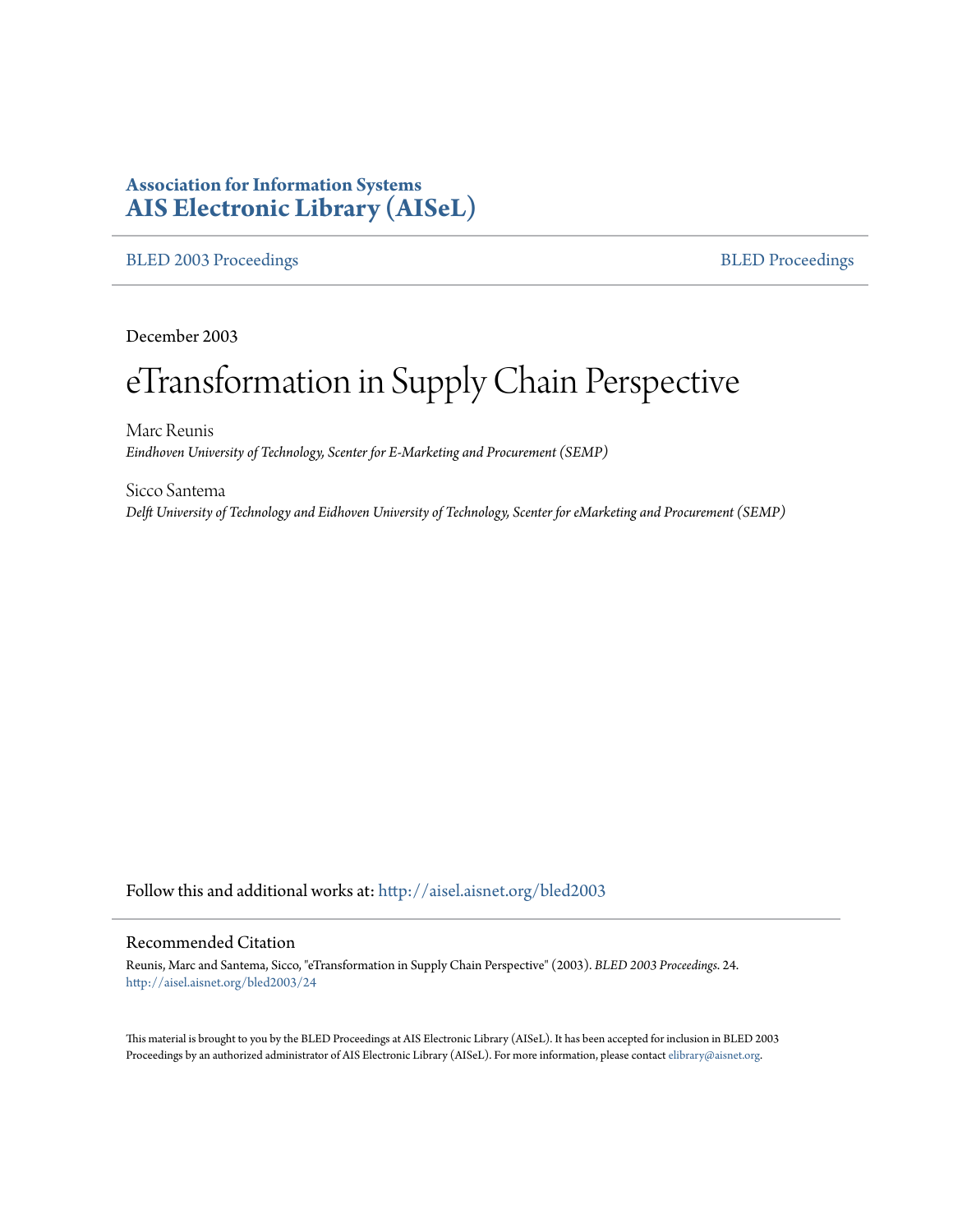## **16th Bled eCommerce Conference**

#### **eTransformation**

Bled, Slovenia, June 9 – 11, 2003

# **eTransformation in Supply Chain Perspective**

#### **Sicco Santema**

Delft University of Technology and Eindhoven University of Technology, Scenter for eMarketing and Procurement (SEMP) S.C.Santema@io.tudelft.nl; S.C.Santema@tm.tue.nl

#### **Marc Reunis**

Eindhoven University of Technology, Scenter for E- Marketing and Procurement (SEMP)

Reunis@Scenter.nl

#### **Abstract**

*The purpose of the research program of SEMP (Scenter for E- Marketing and Procurement at the Eindhoven University of Technology, The Netherlands) is to gain insight into the effects and opportunities of electronic tools in procurement and marketing. It is believed that using these tools affects relationships between organisations in sales and purchasing situations. One of the research areas in this domain is the effect of e-procurement in dyadic relations.* 

*Within the context of this research area the following research question is addressed: What is the effect of e-procurement on the suppliers and buyers relationship in a supply chain? The question is dealt with in both mono and duocentric organisations.* 

*E-business is becoming a normalised instrument in improving cost efficiency and effectiveness in both (B2B) sales and procurement processes. By simplifying the chain as a set of dyads, one can clearly see that the supplier perspective and the buyer perspective coincide. Efforts for e-transformation from a buyer perspective might not be beneficial from a supplier perspective. For instance, e-procurement as a driver for spend-control always leads to reduced relationship-building activities from the supplier's point of view. On the other hand, e-procurement can also be intended to support purchasing and relationship processes, for example for strategic products and services. The supplier does not necessarily want to engage in this more relation oriented approach.* 

*This paper positions the idea that dyadic SCM confrontation with CRM can give insights into the effects of e-tools on supplier and buyer relationships in B2B context. By analysing the e-transformation in a supply chain perspective the applicability of e-tools can be assessed. The interaction model is proposed and buyer e-transformation initiatives (e-procurement tools) are described from a buyer and supplier (dyadic) perspective in B2B environment.*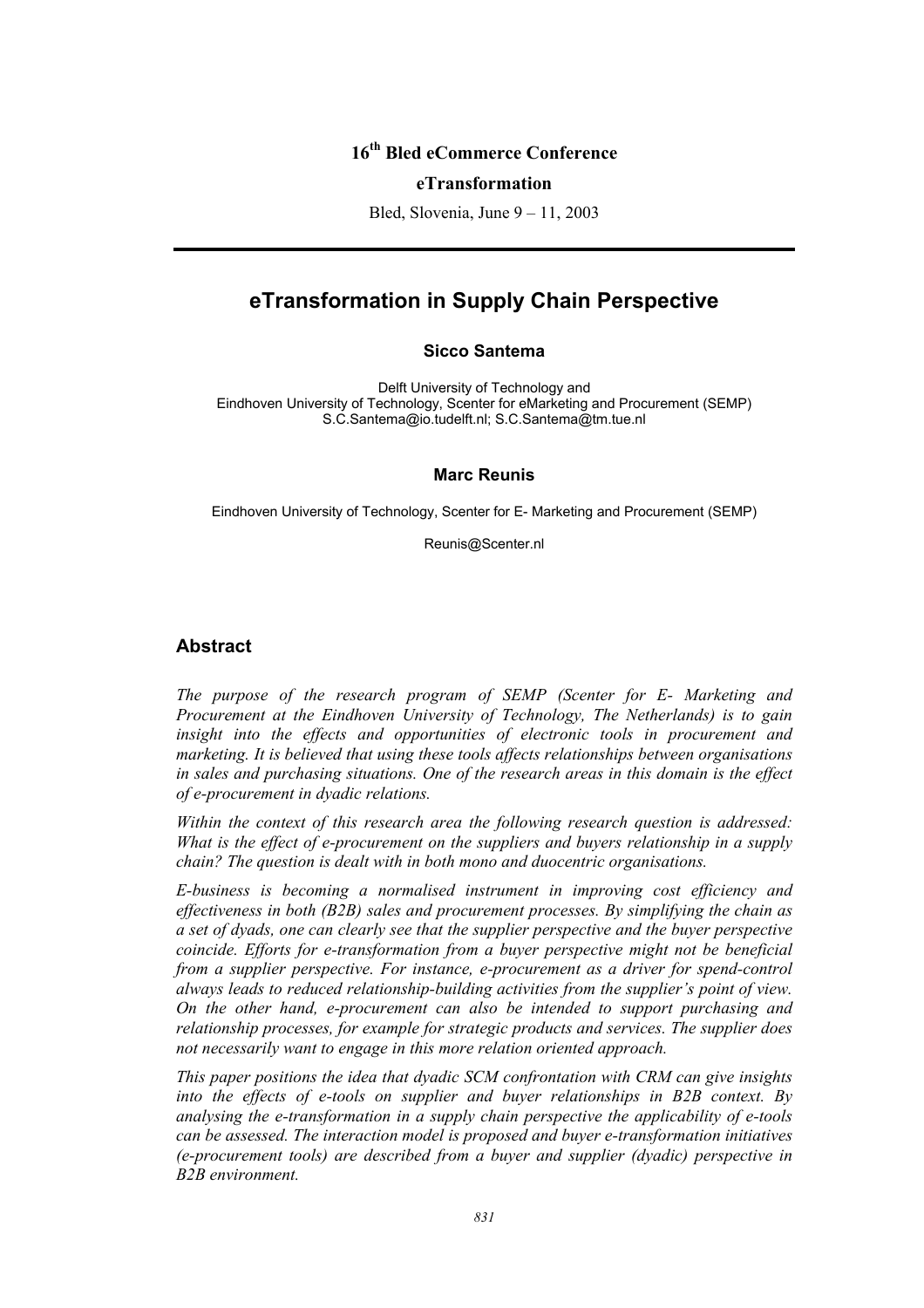## **1. Introduction & Context**

E-procurement has passed trough its typical developmental economical stages. Presently it is becoming a normalised instrument in improving cost efficiency end effectiveness in (B2B) sales and procurement processes. E-transformation, the corresponding change of processes and the supply chain, can be can be dealt with from a supplier and buyer perspective. It contributes to the transformation in dyadic relationship (supplier-buyer) in three ways:

- Transformation: turnover boost, spend control versus process control
- The valuation of e-procurement by the supplier
- The valuation of e-sales by the buyer

In order to address these issues in the research of the Scenter for E-Marketing and Procurement (SEMP), the chain is simplified into a set of dyads. Reviewing the dyad, one will recognise both sides of the coin: the supplier wants to increase sales (or margin) according to his relationship management programmes and the buyer wants to buy according his present purchasing formulas.

As metaphor for the supplier perspective a common Customer Relationship Management (CRM) pyramid (Curry & Curry, 2000) is used. This pyramid indicates that twenty percent of the customer base contributes to eighty percent of the margin of the selling company. Fifty percent of the customer base is related to only five percent of the margin, and therefore probably not compensating the cost incurred.

As a metaphor for the purchasing perspective the widely adopted Kraljic matrix (1983) is used, realising that it does not serve dynamic purchasing situations (Santema, 2002, Gelderman & Van Weele, 2002). The advantage of using Kraljic's matrix is the widespread knowledge of the model.

The two metaphors can be matched in an Interaction Model, depicting twelve possible interactions between buyer and seller perspectives. Every interaction results in different implications for relationships and the transformation trough e-business.

Combining the supplier and purchasing perspectives, spend-control of the buyer is directly related to the turnover (and margin) of the supplier. E-business as a driver for spend-control (for the customer) will decrease the attractiveness of the buyer (from CRM perspective) and thus reduce the power position of the buyer. In this way, spend control always leads to reduced relationship building activities from the supplier's view.

E-business tools can also focus on the processes required for a certain purchased product (e.g. ordering processes for routine products). If processes can be simplified and/or reduced through e-business, cost control might lead to better profitability of a buyer. This could result in a more relation oriented approach from the perspective of the supplier, while reducing the total costs for the buyer. Obviously, achieving these results heavily depends on context specific situations (Sanchez, 2002).

### *Context of the Research and the Objective of this Paper*

The purpose of the research program of SEMP is to gain insight into the transformation effects and opportunities of Electronic Tools in Procurement and Marketing. It is believed that using these tools affects relationships between organisations in sales and purchasing situations. One of the research areas in this domain is the effect of e-procurement in dyadic relations.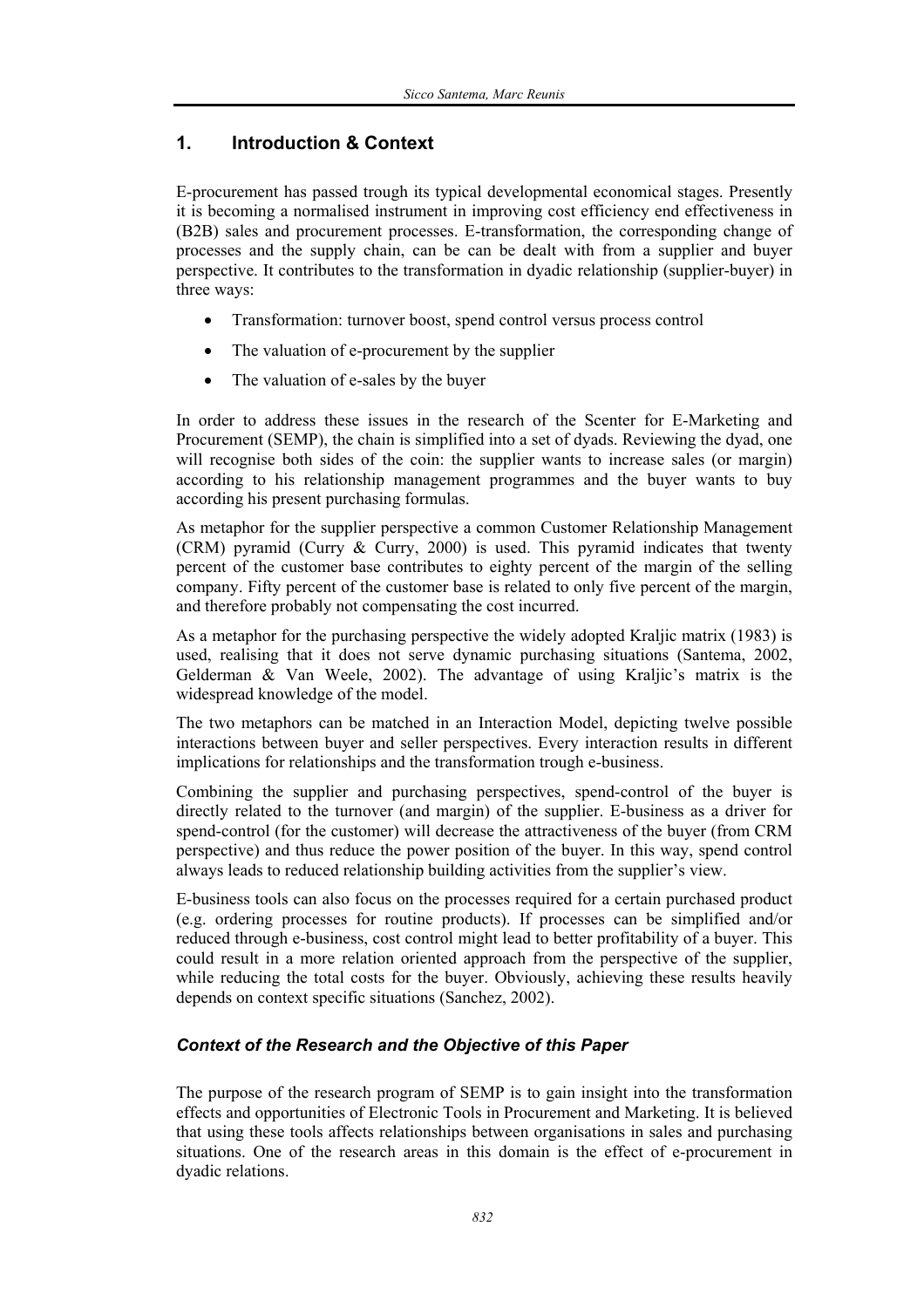Within the context of this research area the following research question is addressed: What is the effect of e-procurement on the relationship between suppliers and buyers in a supply chain? The question is dealt with in both mono and duocentric organisations.

This paper positions the idea that e-tools affect supplier and buyer relationships in B2B context. This can be called e-transformation. The differences in mono- and duocentric approaches are dealt with, followed by the description of the supplier and buyer perspectives. Using the confrontation of these two perspectives, it becomes clear that not all relations are affected by e-procurement. For those that are, it can result in either better or worse relationships. The confrontation of supplier and buyer perspective can be depicted in an interaction model. Next, the buyer initiatives for e-transformation (eprocurement tools) in the different interaction situations are described from a buyer and supplier perspective. The paper concludes with limitations and some remarks for future research.

## **2. Mono and Duocentric Organisations**

Williamson (1975, 1985) argues that organisations exist in order to reduce negotiation with regard to transactions and reduce the monitoring afterwards. Thus, organisations decide to either produce goods and services internally (hierarchies) or buy them on the market (markets). Williamson (1985) positions organisations in competition with the environment. All profits that are not made within an organisation are generated by other organisations. He uses the word opportunism to describe the management principle of choosing between markets and hierarchies.

Organisations are part of a supply chain. Ballou et al. (2000) define the supply chain as "all those activities associated with the transformation and flow of goods and services, including the attendant information flows, from the sources of raw materials to end users". Lambert et al. (1998) and Kothandaraman & Wilson (2001) describe the changes in paradigms of modern business marketing. According to them individual firms are no longer entities on their own, but play a role in a supply chain and work accordingly. In industrial marketing, the concept of a dyad—a relationship between one buyer and one supplier plays an important role.

Supply chains are flow oriented and take the goods or services floating in the chain as a central reference point. Each company in the chain contributes to that flow. If the contribution adds value (from a buyer's point of view, Santema & Rijt, 2003b), the company will profit from participation in the chain. As long as management philosophies (and literature) are focussed on the role (and profit making opportunities) of their company, real value chains will not exist (as opposed to supply chains). The power will remain in the markets and power will position companies with respect to each other. Etools (both for sales or procurement purposes) are used to improve one's power position and improve profit, regardless of the effect on other parties. We call this the 'monocentric' approach to the use of e-tools: one's company placed in the centre of the chain and all other parties are seen as either a contribution or competition to the company's profits. In procurement, spend-control is typically monocentric by nature. Process control for both sales and procurement is monocentric when it only results in the improvement of internal processes by applying e-business tools.

Contrary to this, the duocentric approach of e-tools has emerged. The limitations of a monocentric approach are partly resolved by focussing on sharing and mutual benefits. This means that companies are comparing their processes and are looking for transformation possibilities of inter-company integration. The term Business to Business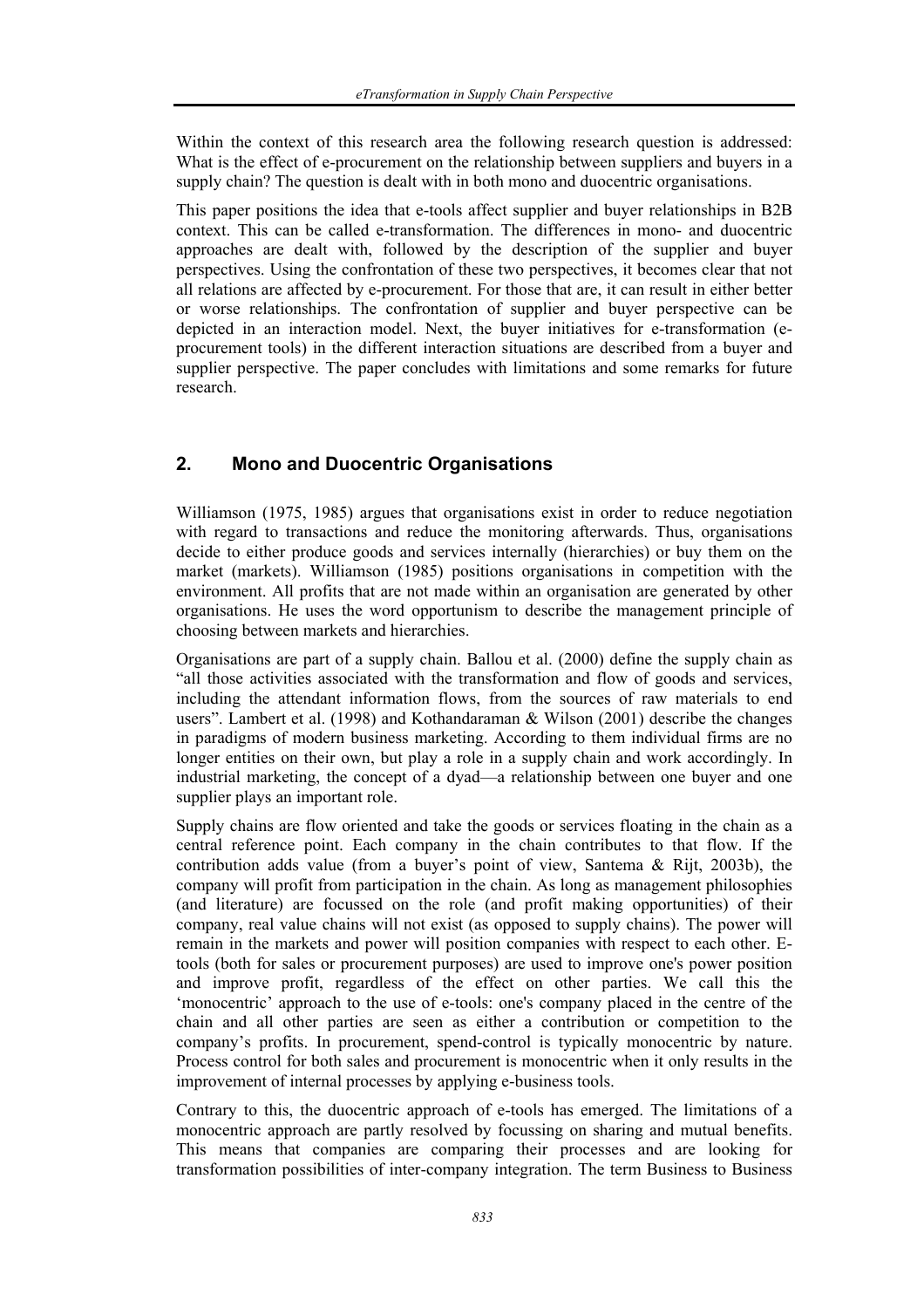Integration (B2B-i) stands for the (electronic) integration of two ERP systems of two independent companies, thus becoming more dependent (lock-in effect). This B2B integration is profitable for those companies that already depend on each other and that can afford the investments that have to be made in EDI. Web enabled B2B integration reduces the implementation costs, but still will need a conceivable investment.

Ramsey (2001) argues that companies do not want to outsource their core activities. This implies that it is not possible to engage in duocentric e-relationships for the core business. Mariotti & Sgobbi (2001) argue that the relationship between suppliers and buyers also depends on the information sensitivity of the markets in which they operate. E-business can help to influence this sensitivity and the balance between markets and hierarchies.

For the research into the transformation effects of e-tools we use the following categories of goals for using e-tools:

From a purchasing (procurement) perspective:

- Monocentric spend-control approach: focus on the reduction of costs of goods or services purchased, no matter what the effects are on other parties in the chain.
- Monocentric process control approach: focus on the reduction of costs of purchasing processes, no matter what the effects are on other parties in the chain.

From a sales perspective:

- Monocentric turnover orientation: focus on increasing the turnover of goods or services, no matter what the effects are on other parties in the chain.
- Monocentric process control approach: focus on the reduction of costs of (internal) sales processes, no matter what the effects are on other parties in the chain.

From a combined sales and purchasing perspective:

• Duocentric process control approach: focus on the reduction of costs of intercompany processes (both sales and purchasing), taking the effects of e-tools on the other party in the chain into account.

In the following sections, the typical monocentric instruments of customer relationship management (CRM) and supply chain management (SCM) will be described. Afterwards, these perspectives are integrated and every interaction is described from a supplier's viewpoint.

## **3. The CRM Approach: Customer Pyramid**

E-tools help firms to identify and exploit their position with their buyers. Araujo et al. (1999) conclude that, from the perspective of the buyer, interfaces with suppliers should be carefully differentiated. Just as purchasing departments are rationalising their purchasing process, sales organisations should rationalise their sales process. Sales organisations should, from their own perspective, manage different interfaces with different types of customers (or customer groups).

Many companies are still pursuing high sales volume, instead of high income. Managers pay little attention to account profitability, selection and management. Research into the manager's perception of relationship value, shows that intuition is more important than rational measures, like profitability (Blois, 1999). E-tools could have a massive effect on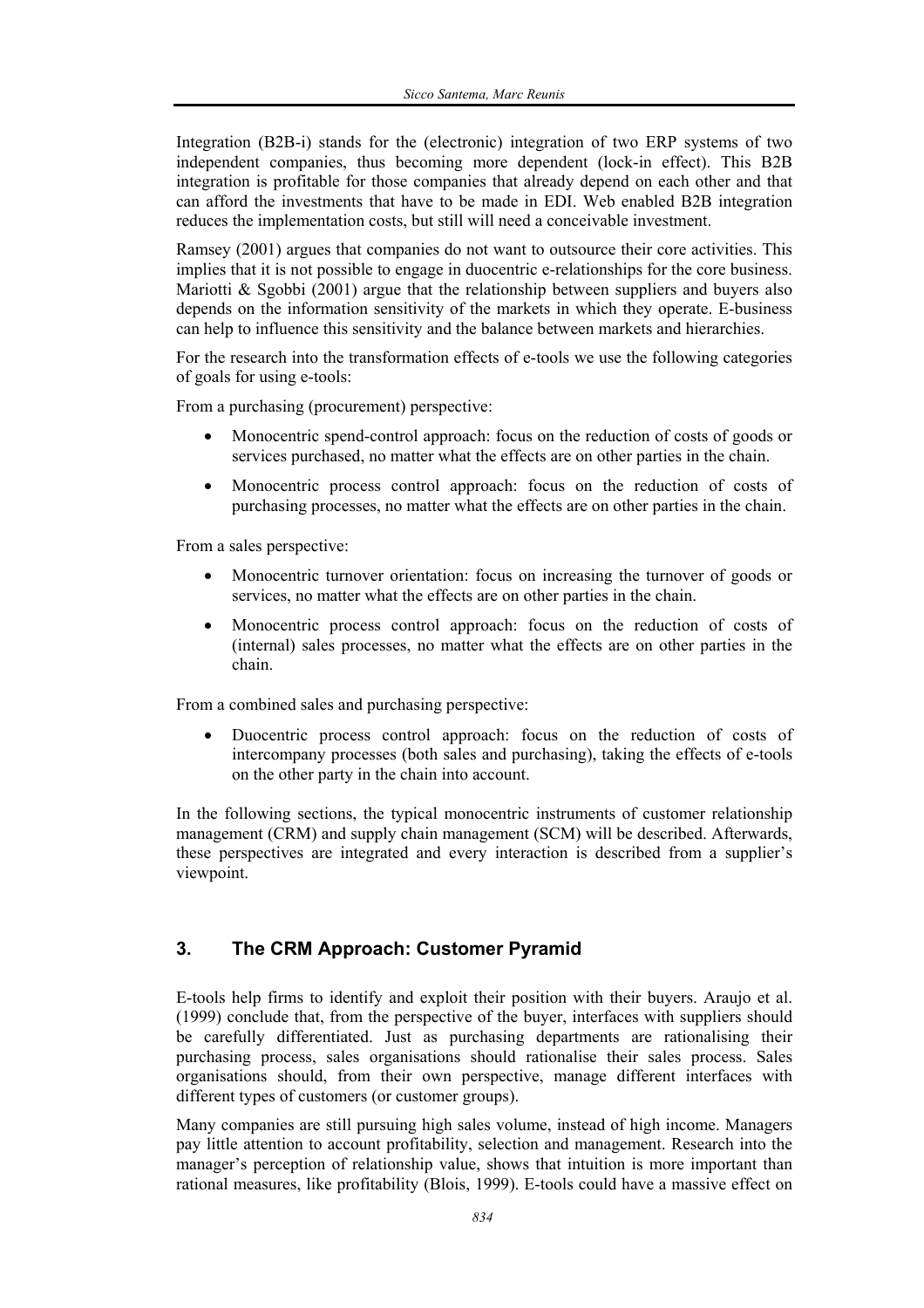the balance between intuition and rational reasoning as the objective information increases. However, managers are still essential to interpret and use this information.

Turnbull et al. (1996) extend the concept of relationship value and state that too little attention is being paid to the value of relations in networks.

In our research we use the customer pyramid as a metaphor for the CRM approach. It helps suppliers to identify the relative importance of their customers and act accordingly. The customer pyramid (Curry & Curry, 2000) indicates there are more and less important customers in terms of revue generation. The customer pyramid is shown in Figure 1.



*Figure 1: The Customer Pyramid (without Category Prospects)* 

Based on the Pareto principle, the pyramid indicates that 20% of the customers represents 80% of the revenue and incurs only 20% of the selling cost. Therefore these customers are profitable in terms of margins. On the contrary, small customers (50% of the customer base) are attached to a large portion of the costs and therefore might not be valuable at all. Improvement schemes have the objective to move customers up the pyramid. If small customers have no growth potential, they should not be served any more. Efforts to try to change their purchasing pattern and have them buy somewhere else could be attempted. Prospects are dealt with separately as they do have growth potential.

The Life Time Value (LTV) concept of the customer can be used to identify the potential of a customer and thus guide the approach of these customers. In addition, the LTV concept could be used instead of revenue to position customers in a pyramid. Hoekstra & Huizingh (1999) define LTV as "the total value of direct contributions (transactions) and indirect contributions (e.g., recommendations, new product ideas) to overhead and profit of an individual customer during the entire customer life cycle, that is from the start of the relationship until its projected ending". While Anderson & Narus (1998) take a more monetary driven approach, Hoekstra  $\&$  Huizingh (1999) extend the definition of LTV beyond just monetary terms. This means that a small customer in direct monetary terms, yet a large contributor to indirect revenues or profits, could be a big customer in our customer pyramid.

Research from Alsem & Hoekstra (1998) on 484 Dutch firms shows that 55,8% of marketing plans is directed towards a stable growth in sales. The percentage of the plans aiming towards profitable sales remains unclear. In many cases turnover is raised, yet profits decline due to the costs spent in gaining these customers. For the shareholder value of the firm, it is important that a sales organisation does not want to achieve maximum turnover, but a maximum expected future cash flow. Many companies treat their small customers in the same way as they treat their biggest customers in an attempt to strive for high customer service. This could result in unprofitable customers. Companies should prioritise customers on profit potential and treat them accordingly. This also means that some customers should not be served at all. Sheth and Sharma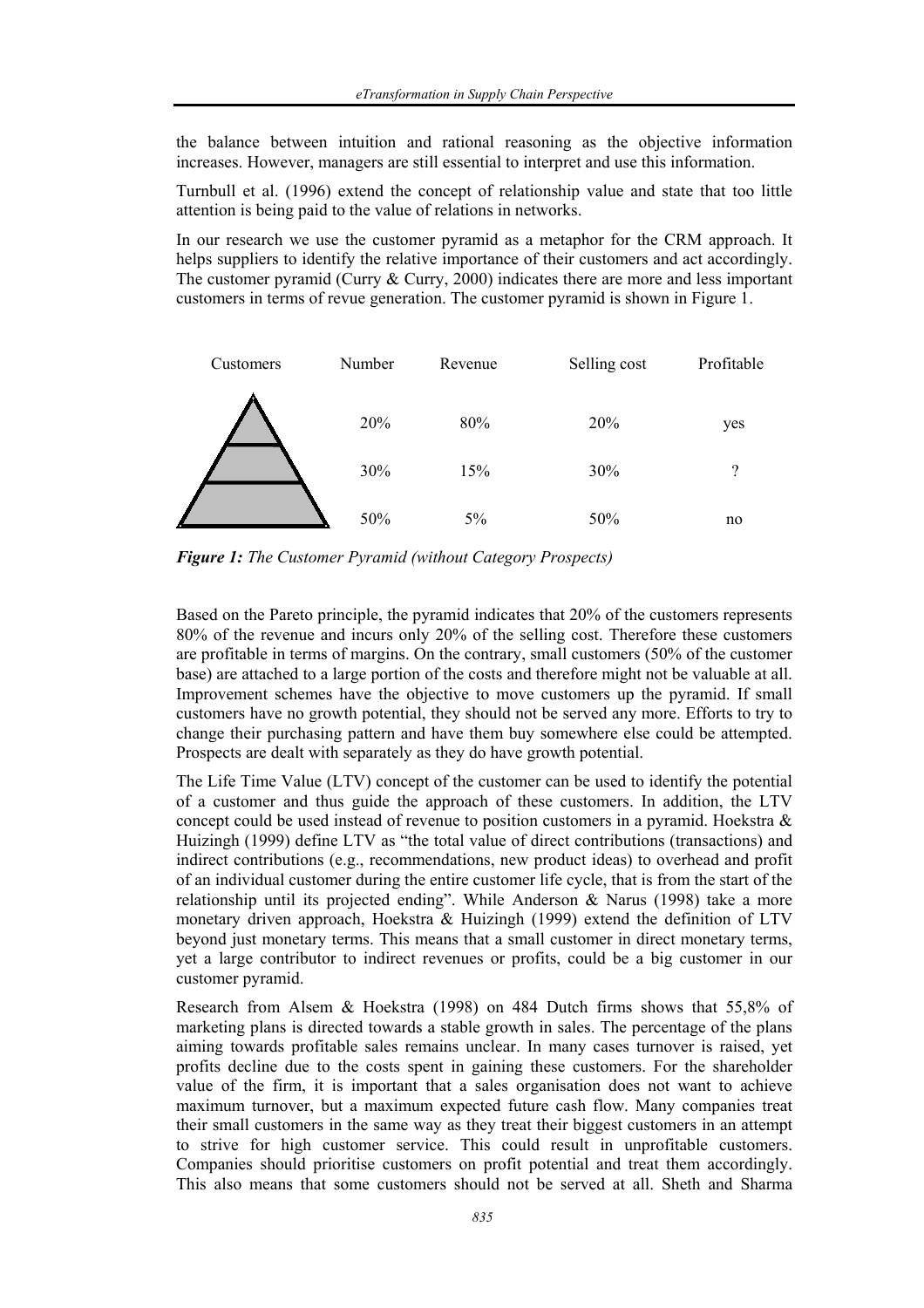(1997) call this customer selectivity: "the consequence of customer selectivity will manifest itself into better customers getting better offerings than marginal customers". They even foresee that the (duocentric) relationhip between a supplier and a customer can be a competitive advantage. The customer selectivity may lead to a decline in turnover, but the net effect on the profit might still be positive by using e-tools that make a reduction in the costs of serving a customer possible. Naturally, one should bear in mind that investments in equipment and people are required to achieve process advantages.

This rationalisation of the customers might make the sales force more effective. According to Hise & Reid (1994) studies on the sales force show that only 35% of the time of sales representatives is dedicated to face-to-face contacts. The remaining time is spent on travelling, administration, etc. They give examples of alternative ways for organisations to serve their customers. E-business could make the non face-to-face time of sales representatives more efficient.

On the other hand, e-business could reduce the costs of interaction, resulting in lower costs per customer contact. This makes serving small customers more feasible, bearing in mind that the differences in cost per interaction should compensate for the investments that have to be made in e-tools in terms of hard and software, and organisational transformation.

The e-tools that can typically be found in each category of the customer pyramid are shown in Figure 2.



*Figure 2: E-tools in the Customer Pyramid* 

## **4. The SCM Approach: Purchasing Portfolio**

There are many purchasing models in literature (Campbell, 1985; De Boer et al., 2001; Faris et al. 1967; Olsen & Ellram, 1997; Spekman, 1998; Virolainen, 1998). Central in these purchasing models is a differentiation of suppliers. Organisations adapt their purchasing behaviour accordingly. For our research purposes, we use the purchasing portfolio model introduced by Kraljic (1983) as a metaphor for purchasing behaviour. The model consists of two dimensions: the financial risk (or profit impact) and the complexity of supply (purchasing risk). Both can be either 'low' or 'high', thus creating a two-by-two model with the segments: routine, leverage, strategic, and bottleneck products. The purchasing portfolio is shown in Figure 2.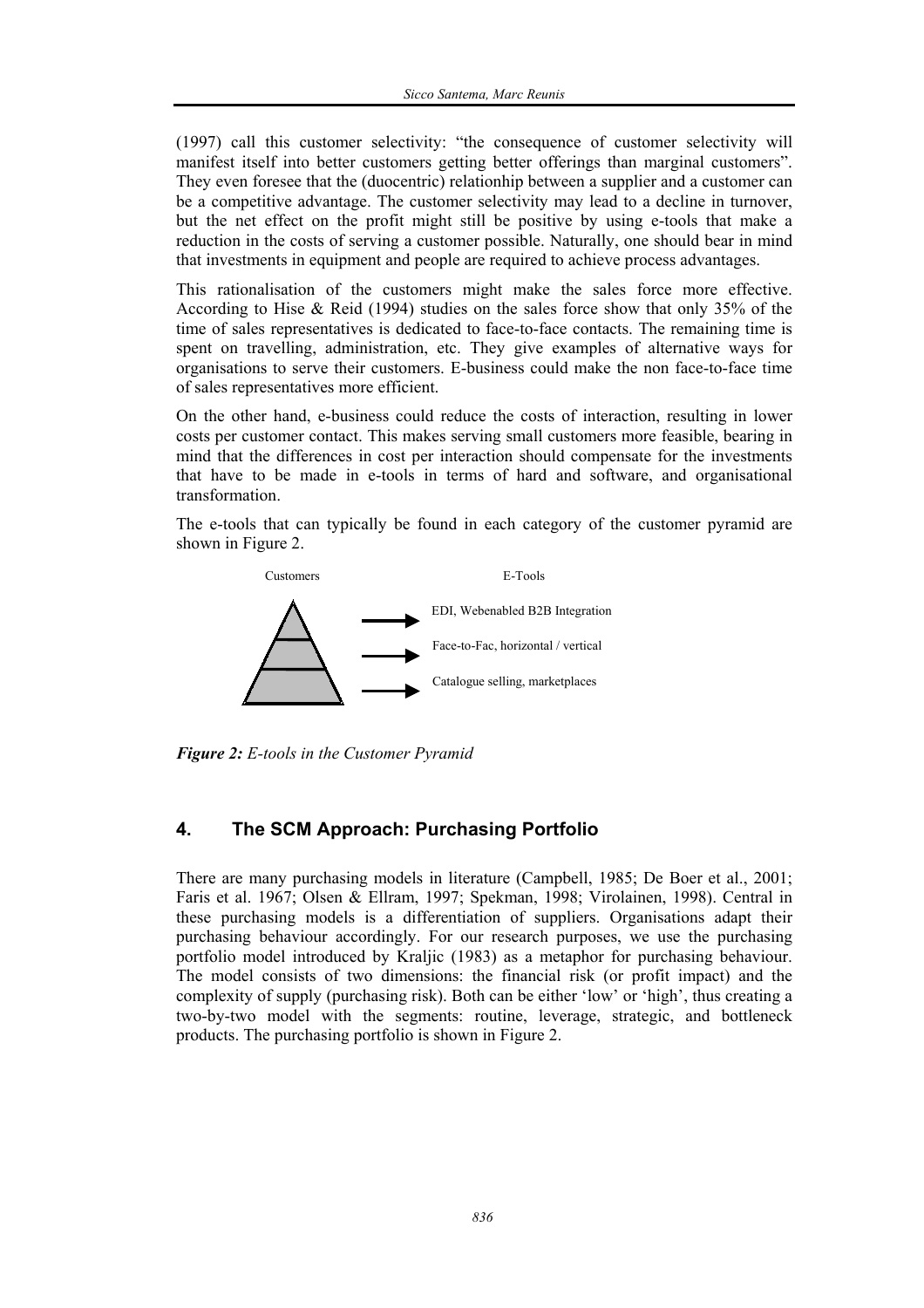

*Figure 3: The Purchasing Portfolio (Kraljic, 1983)* 

A low complexity of supply can be caused by a reasonable amount of alternative suppliers. This means by the way, a reasonable competitive situation from supplier perspective. On the other hand, high product specificity or only a limited amount of suppliers could raise the supply risk. The profit impact of the same products can differ per organisation. For instance, computers could be expensive for one firm, while another firm could see these as marginal costs. In general, investments and production goods will have a higher profit impact than non-production relates products.

From a purchasing perspective, every segment has a different goal and application of etools. For the routine segment, the typical goal for the use of e-tools is to reduce the cost of the purchasing processes. High purchasing costs are caused by the high processing costs as compared to the product price. This segment could also be called the Ariba or Commerce-one segment since these are the major firms targeting these products and services for their e-procurement software. The type of e-tools or e-procurement that can be found in this segment are marketplaces and catalogue buying.

In the leverage segment, the reduction of product prices is the typical goal of using eprocurement instruments (as often for all other instruments). Auctions are the most common instrument to achieve this goal. Here, suppliers are invited to an on-line bidding process, where the price goes down in a reverse auction mechanism. In several cases, specific to the category of goods, a significant price reduction can be achieved. Another possible instruments in this segment are the marketplaces.

Establishing or developing relationships with suppliers is often the objective for the strategic segment. E-procurement could contribute to simplifying or enabling the relationship. B2B integration (B2Bi) and web-enabled integration are typical examples of e-procurement tools found in the strategic product segment.

For bottleneck products the supply security is essential. In this case, e-procurement is used for the supply processes and not for purchasing activities. Track and trace applications have an added value in this respect, because internal operations know where the critical parts are in the supply chain. The customers are able to see what the status of a purchase order is and when the products or services can be expected.

Typical e-procurement goals and examples are shown in figure 4.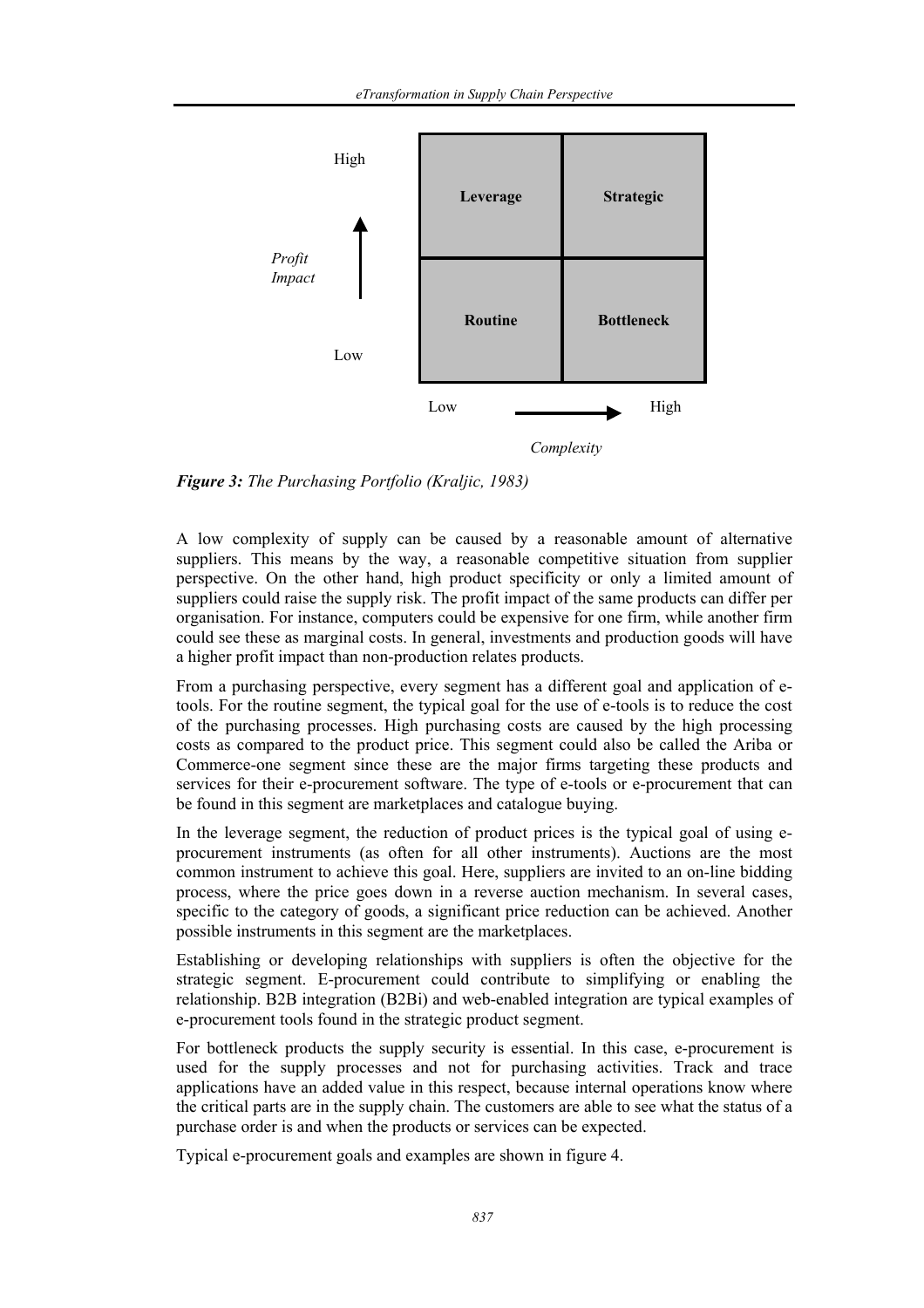

*Figure 4: E-Procurement Goals and Examples* 

E-procurement can influence the position on the complexity axis when a company uses etools to enlarge the scope of the supply market. The profit is influenced when the price of the goods or services is significantly reduced. This might be the case for leverage products.

The purchasing portfolio of Kraljic is originally not a dynamic model: products cannot "move" within the portfolio (Santema, 2002). Moreover, the matrix does not take the purchasing process into account. If we do so, e-tools largely affect the routine segment, where the process cost are the highest in relation to the price of the product. If ordering processes are taken into account, products are then defined as "augmented products" (Kotler, 2001).

## **5. Combining CRM and SCM Perspectives**

Matching the supplier and buyer perspectives is important to determine the characteristics of the interaction and consequently the way a relationship could be established and in which e-tools apply. For example, the interaction between the supplier and a Fortune 500 company buying staples leads to different requirements to relationship and e-tools. The Fortune 500 company will be in the top of the customer pyramid. Therefore, the staples supplier would like to strengthen its relationship with this customer, as it is so important for him. However, the staples are not an important product for the Fortune 500 company. In this case a supplier of a routine product is selling stables to one of its largest customers. The purchasing department of the Fortune 500 company will mainly focus its attention on other products, that results in financial benefits (e.g. to leverage products). Consequently, there could be a mismatch between the marketing behaviour of the staples supplier and the purchasing behaviour of the Fortune 500 company.

In the dyadic situation the supplier classifies his customers and the customer classifies his suppliers. This results into the following conceptual model of interactions in dyadic relationships. The model is shown in Figure 5. Twelve possible interaction relations between suppliers and customers are identified. For each relationship there is a corresponding strategy for the e-tools (Santema & Rijt, 2003a)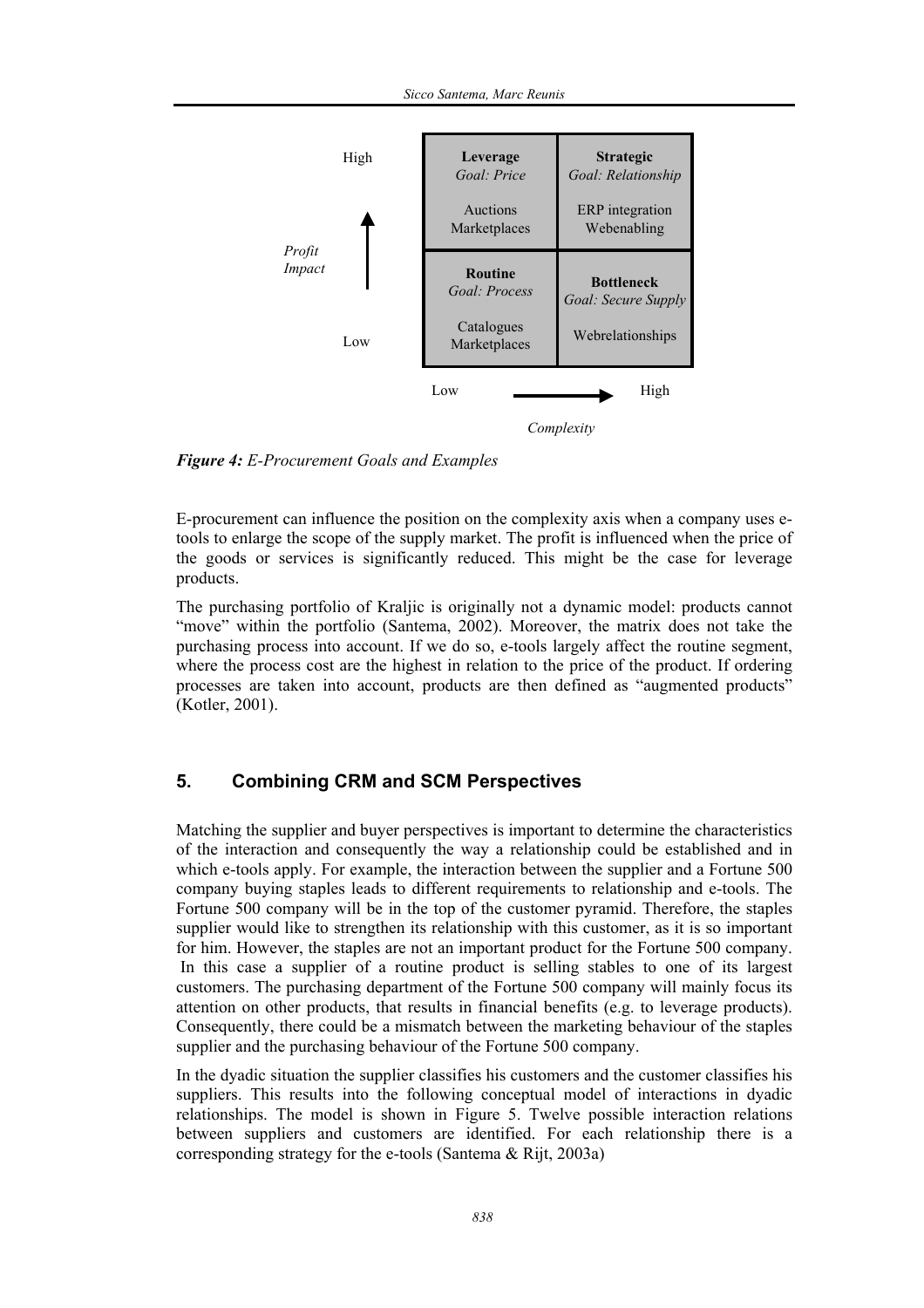

*Figure 5: Interaction Model* 

We have now dealt with the monocentric perspectives from buyer and supplier perspective and have identified twelve interaction relationships by combining these perspectives in a duocentric approach. Next, we will discuss the possible applications of e-procurement tools in the different interaction relationships.

## **6. Transformation Based on eProcurement Tools**

In this section, the potential value of e-procurement tools is described from both buyer and supplier perspective. The categories are clustered according to the portfolio model (Kraljic, 1983) and the interactions are dealt with in the sequence of the numbering in the interaction model as given in Figure 5. Sub-conclusions are given for the transformation of each product category in three CRM perspectives.

#### *A. Leverage products*

For leverage products e-tools are used to make the supply situation more transparent or to facilitate bidding processes by means of reversed auctions. The costs of purchasing processes (including the processes of suppliers) are less than the costs of products of services, otherwise auctioning would have no benefit (in absolute terms). In this case, the e-tools primarily have a monocentric character, attempting to reduce the costs of products or services for the buyer. From the supplier perspective we make a distinction in top, mid and small clients.

#### 1. Leverage products - Top clients

Selling leverage products (or services) to large customers could be problematic. Using eprocurement tools could cause a further shift in the power balance towards the customer. Consequently, the buyer (potentially) profits the most from the application of eprocurement tools in this situation. Traditionally, suppliers would find this situation less attractive, because the improved transparency of the supply market will enable customers to reduce prices. There are three potential value propositions for the supplier:

- Integrate the e-procurement information in the company's processes (ERP)
- Guarantee the lowest price to try to prevent the customer from using eprocurement tools
- Help the customer build the auction and change core business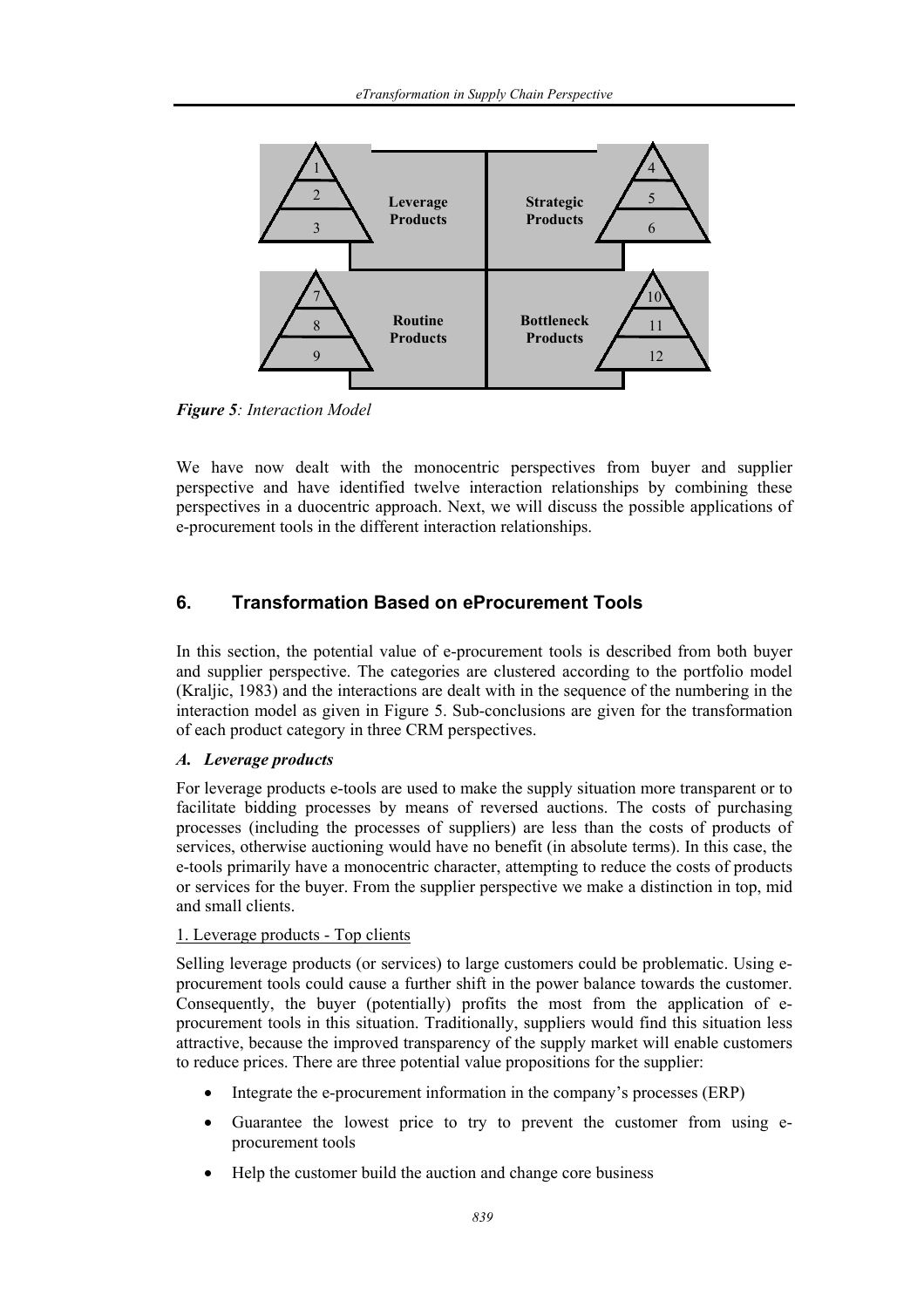All proposals are very costly and will reduce the profitability (e.g. based on Life Time Value approaches) of the large customer, potentially moving the customer into the mid or even small clients segment. In the long run, e-procurement might squeeze out too many suppliers. They will not benefit from e-tools in this situation.

#### 2. Leverage products - Mid clients

In this interaction, the traditional behaviour of suppliers is relationship management. The supplier will attempt all kind of initiatives to attract the attention of the buyer. This results into costs that are passed on to the final price. This is an interesting paradox, because the supplier does not add value to the buyer by performing additional relationship-oriented activities, but the "added value" for the buyer is the low price. For these mid sized clients, the supplier should reduce its sales organisation, and follow the price reduction goal of the customer (e.g. by using auctioning tools). The supplier should be as efficient as possible. An example of e-business playing an important role is initiating an electronic marketplace, that facilitates the comparison of prices and formation of a 'continuous auction'. This might prevent customers to invest in auctions themselves.

Marketplaces can be founded by new entrants or intermediaries (organisations previously not active in the industry). They can build a marketplace to offer their own products, but also to offer the products from their traditional competitors.

Using e-tools will effect the position of the seller in the chain.

#### 3. Leverage products - Small clients

Small clients should not be actively served at all, as a sales representative is too expensive to serve them. There are two ways to serve this customer segment: via the Internet and via resellers.

Customers could be profitable if they close the deal by taking the initiative and taking care of the whole administrative process themselves. In this case, the customer places his orders directly and the related task of the organisational back office of the supplier is limited.

The second option is to indirectly serve customers in this segment using resellers. Since resellers have a different scale, small customers could be big or medium sized customers for them. In addition, their organisation is better equiped to serve many small customers. The reseller could become a medium sized customer for the supplier.

E-procurement tools help the supplier to understand that small customers are less lucrative. The best remedy is to shift these customers to other segments.

The conclusion from a supplier perspective for buyers using e-tools (e-procurement) for leverage products is that it generally reduces the value of that buyer. This could result in the reduction of CRM activities. Only for large customers, suppliers might not have the luxury to follow this concept and they will be squeezed out. In the segment of leverage products e-procurement is mainly monocentric and beneficial for buyers. For the seller using marketplaces as a replacement for their own sales activities, it generates some value. This would require a large scale transformation of both the company as well as the chain.

#### *B. Strategic products*

Strategic products have a high financial risk and a high complexity for the customer. Purchasing activities are focussed on developing relationships with suppliers. E-tools should strengthen the relationship. Buyers are prepared to invest in Business to Business integration (B2B-i) of ERP systems. Three categories of customers are identified.

4. Strategic products - Top clients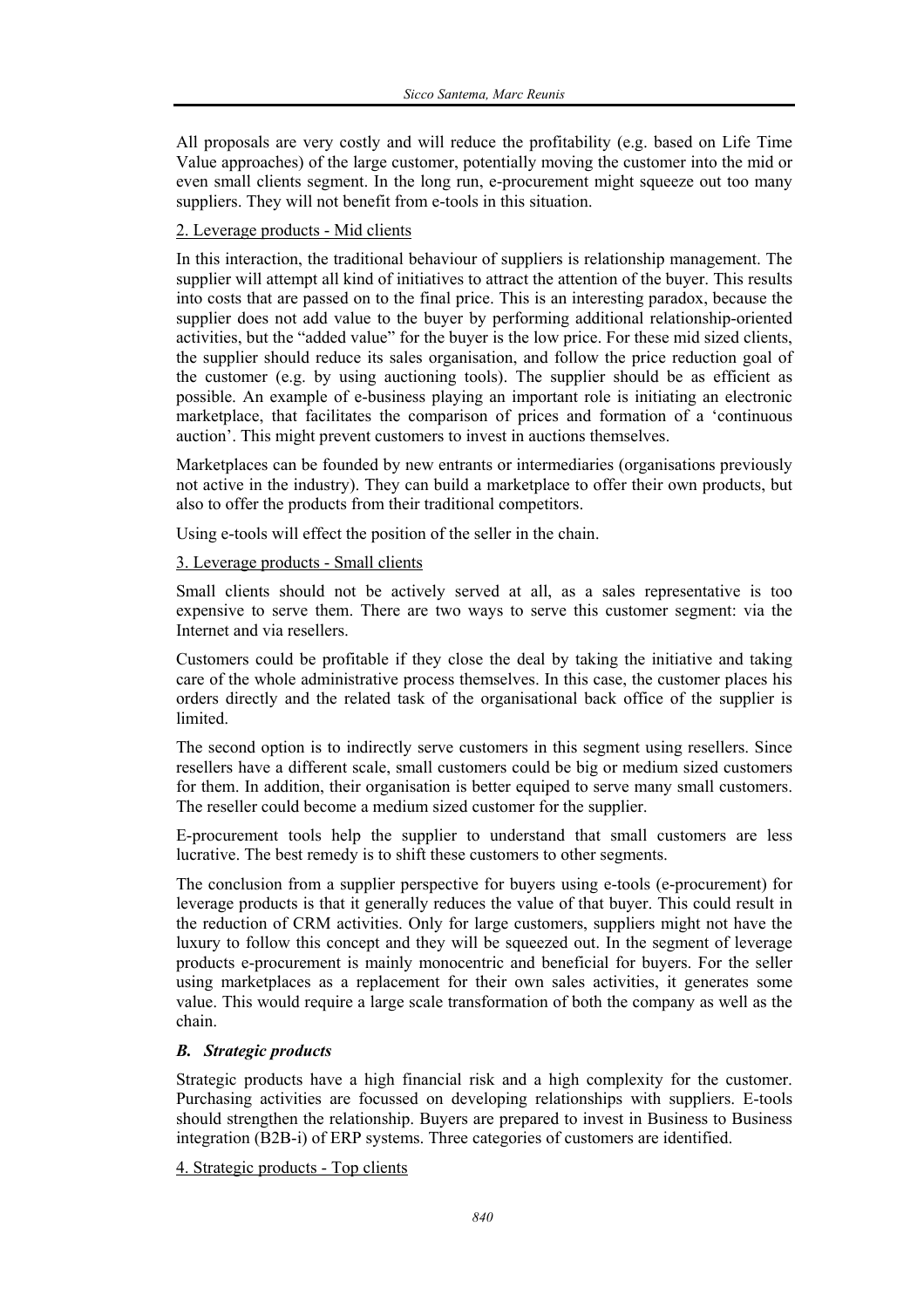When the product is a strategic product for the customer and the customer is important for the supplier there is mutual dependency. Both parties are willing to invest in the relationship. E-tools will enable both parties to easily benefit and further develop the relationship, thus, gaining operational efficiencies. Therefore, this interaction is duocentric by nature. Further advantages could be realised when both parties start to integrate their processes. Examples are known where integration of ERP programmes make both sales and purchasing activities redundant. This was also realised through EDI decades ago, but is now available for a larger number of relationships in the chain (as long as the customer buying strategic products is big for the supplier). Internet technology has reduced the required up-front investments. Web-enabled EDI facilitates the sales and purchasing process and can be beneficial to both supplier and buyer.

#### 5. Strategic products - Mid clients

In this situation the supplier is not always interested in a durable partnership, depending on the costs of initiating and maintaining that relationship. E-tools might facilitate a partnership and reduce these costs. E-procurement should now focus on reducing the costs of the supply process (within the organisation of the supplier, as the power balance shifts towards the supplier). This causes an increase of profitability for the supplier. Etools could facilitate the transformation process.

#### 6. Strategic products - Small clients

There is a mis-match in the case of a small customer buying a strategic product. The customer wants a long term collaboration with his supplier. The supplier however, is not (or should not be) interested in this customer. A small customer is unprofitable, even in this (strategic) situation. E-procurement efforts attempted by the buyer are not enough to create a relationship in this situation. On the other hand, the transparency effect might help the customer to find a smaller supplier interested in building a duocentric relationship.

The conclusion for the supplier perspective on buyers applying e-procurement tools for strategic products is that for large customers e-procurement has the opportunity to enlarge the strategic fit. This is caused by the transformation of both buyer and seller systems. For small clients the (potential) benefit of e-tools lies in finding other (potential) suppliers. The benefits are both mono and duocentric.

#### *C. Routine products*

Routine products are readily available (low supply complexity) and have a low impact on the financial results of a company. The purchasing of routine products is mainly an administrative process. The organisational costs often exceed the costs of the goods bought. Professional purchasing departments try to minimise the effort and time they spend on the purchasing of these routine products (Van Weele, 1997). E-procurement tools focus on administrative cost reduction, striving to reduce the costs of internal and potentially duocentric processes. Professional suppliers try to minimise their customer's efforts by taking care of the purchasing; however, not for all their customers. Three categories of customers are identified.

#### 7. Routine products - Top clients

In this case, the supplier is willing to invest in the transformation by e-tools (and has a big 'lock-in' opportunity). The supplier links his organisation to the administrative ordering processes of the routine products of the customers. Multinationals might use procurement systems like Ariba or Commerce One to streamline the purchasing of maintenance, repair and operating (MRO) goods and services. This interaction strategy is (at least for the moment) only applicable to very large customers, as e-tools still need large investments both in absolute money terms as in implementation effort.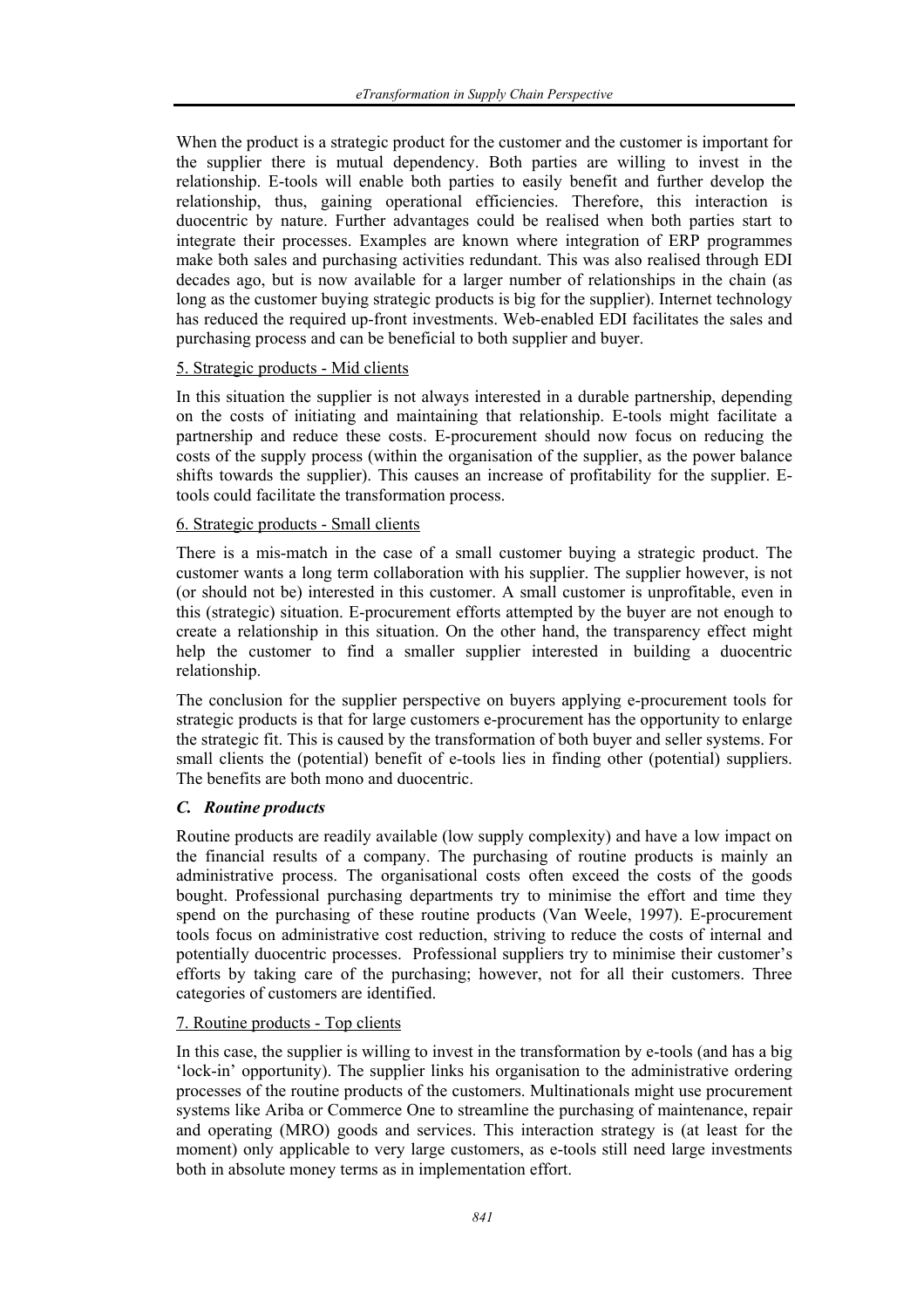An even more sophisticated way of serving the biggest customers is to take care of the full administrative process, including the replenishment process. In this case the supplier checks the inventory of the customer (preferably electronically).

More importantly, an investment of a single client does not necessarily lead to a lock-in effect. It might even lead to the opposite, since the investment is asset specific. It is worthless as soon as the customer does not want to use it and/or pay for it. In this paper the investment is dealt with in a duocentric way, meaning that it is beneficial to both parties.

#### 8. Routine products - Mid clients

Mid-sized clients are often not large enough to justify the investments in e-tools (from both supplier's and buyer's perspectives). The absolute money terms are simply too high. Now using e-procurement will shift the administrative costs into investment cost, not necessarily being lower.

#### 9. Routine products - Small clients

In this category, which encompasses the majority of the customers, any (initial) investment in e-tools will not be justifiable. The purchasing department should either initiate a catalogue buying system or outsource the procurement to a marketplace. The sales department should either simplify the process or outsource the sales to an intermediary. The latter could be supported by a marketplace (catalogue selling). This is the situation where e-tools might lead to so called re-intermediation: the transformation is really an outsourcing process (from both sides of the dyad). The e-tools facilitate a high level of standardisation (across several parties in the market) and thus combine purchasing power, in the sense that the administrative processes are optimised.

The conclusion from the supplier's perspective on buyers implementing e-tools for routine products is that it opens up an opportunity to facilitate the purchasing processes within customer organisation for large customers (insourcing). For mid clients the value is questionable. For small customers the suppliers should consider catalogue buying or outsourcing, leading to the usage of marketplaces for those customers that have integrated e-procurement tools. Transformation can be seen in either one of the parties or both of them. The benefits of using e-procurement tools are duocentric.

#### *D. Bottleneck products*

Bottleneck products are products with a low financial risk and a high complexity. Now the e-procurement focus is on reducing the complexity, either by looking into alternatives (using the increased transparency) or by simplifying the relationship with the supplier. Tracking and tracing is one of the specific e-tools that could have value here, since the supply security is the key issue for the customer. The supplier's perspective is dealt with from the same three CRM situations.

#### 10. Bottleneck products - Top clients

Although the supplier has the greatest power in this relationship, a rational supplier will invest in facilitating the reduction of complexity for a large client by using e-tools. This will help prevent the customer from looking for substitutes. In addition, e-tools could facilitate customer integrated product development. The investment could be earned back through price increases (supplier) and by reducing the process costs (buyer).

#### 11. Bottleneck products - Mid clients

Mid-sized clients of suppliers of bottleneck products have a difficult position. The traditional behaviour of the supplier can be described as "pull-behaviour". As the power lies with the supplier, he does not necessarily have to take good care of the customer's complexity. The customer however is interested in securing the supply. The customer will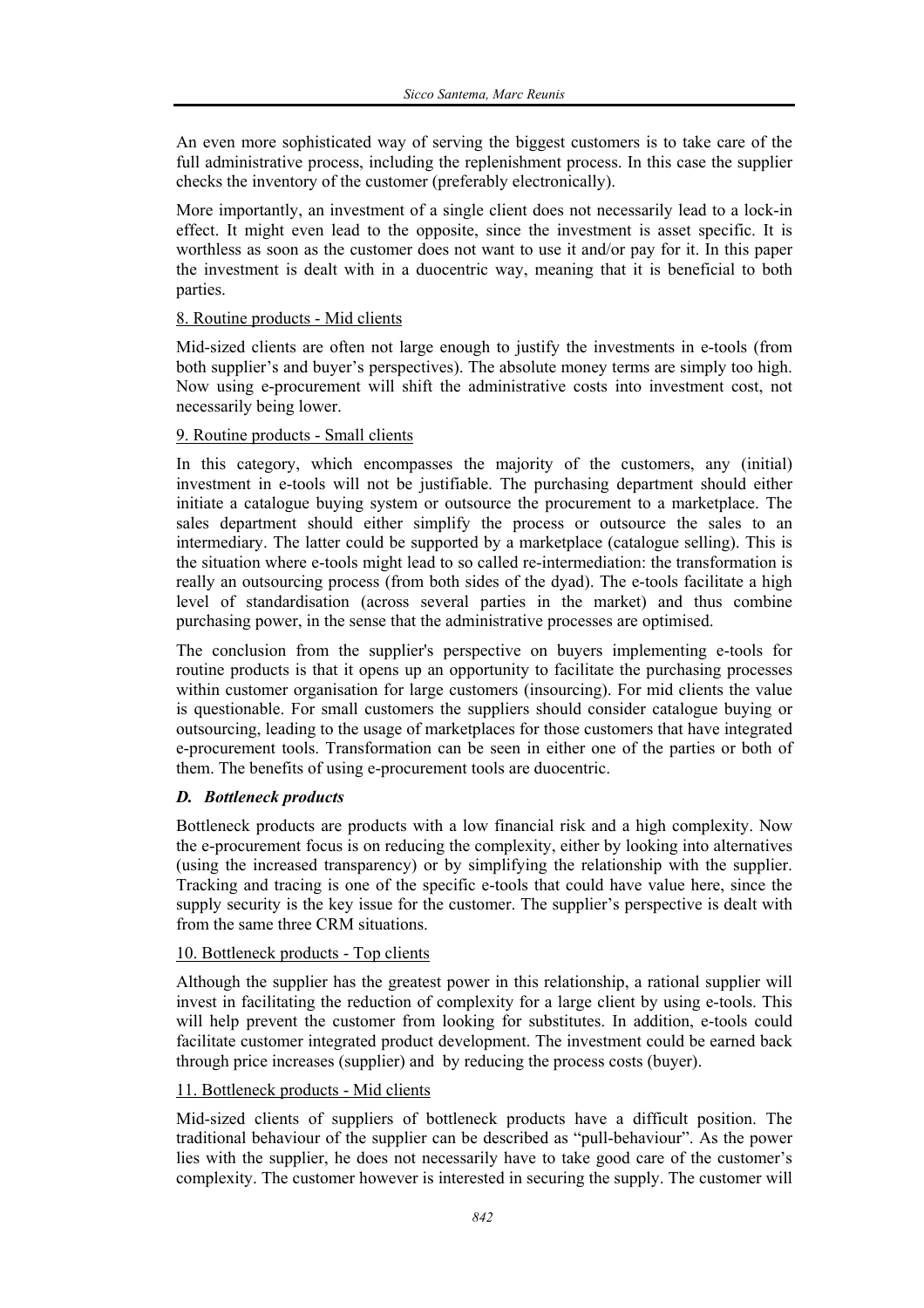benefit the most from e-tools and has to invest in process simplification. The supplier might adjust if the mid customers still have interesting margins.

12. Bottleneck products - Small clients

Small customers also would like their supply secured. However, it is not in the interest for the supplier to deal with these customers, because they are just not profitable. It is more efficient for the supplier to have these customers served by a third party. This could be an extra step in the supply chain. The adoption of e-tools in this interaction would implicate a transformation of the supply chain.

The conclusion from the supplier's perspective on customers using e-tools for bottleneck products is that it opens up the possibility of duocentric integration processes for large customers, for mid clients the value is questionable, and for small customers the suppliers should consider outsourcing. This will lead to usage of marketplaces for those customers that have integrated e-procurement tools. The benefits of using e-tools are duocentric.

#### **7. Conclusions**

Transformation can be valuable in from a mono and duocentric perspective in the following situations:

E-tools are valuable for buyers in a monocentric approach in two situations:

- Large customers buying leverage products. In this particular situation the supplier will not valuate the usage of e-tools by the customers. In general the value of that customer will diminish.
- Small customers buying strategic products. In this particular situation the supplier does not particularly care for the customers. The customers that do use e-tools might find smaller suppliers who are willing to serve them better. The transparency effect of e-tools serves both supplier and customer.

E-tools are valuable for sellers (suppliers) in a monocentric approach in two situations:

- Transfer (and transform) small customers (in general) to marketplaces.
- Shift towards process control for large customers buying routing and / or bottleneck products. Process control means taking over the processes of the customers and transforming the actual product into services and product. E-tools can make this transformation possible.

E-tools are valuable from a sales and a purchasing perspective (duocentric):

- In a dyad between a large customer buying strategic products or services. E-tools could facilitate the transformation (both want strategic a relationship)
- In a dyad where the customer is small. The use of e-tools might transform the supply chain in this case. We call this transformation process intermediation.

For all other relations between SCM and CRM philosophies, the use of e-tools is not directly assessable and not necessarily profitable for the buying or supplying organisation.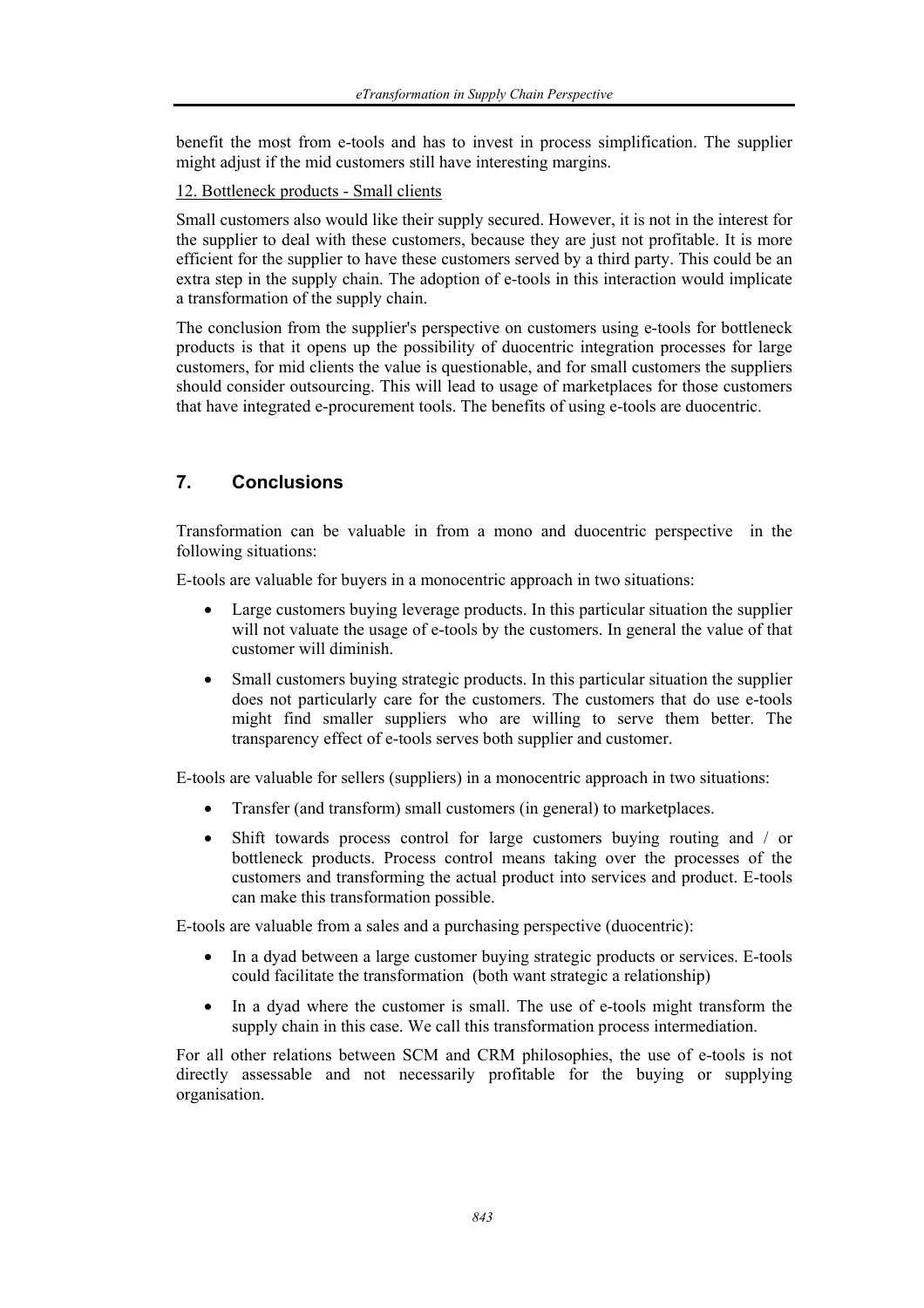## **8. Limitations and Future Research**

In this paper a dyadic aspect is introduced to the traditional monocentric approach of the e-tools. The confrontation of the perspectives of suppliers and buyers (interaction model) was used to valuate the transformation caused by the (potential) use of e-tools. The main focus was on buy-side initiatives. The duocentric approach opens a whole new area of discussion concerning the value of e-tools.

#### *Limitations*

The limitations to the dyadic approach with the interaction model as presented in this article are as follows:

- This article took a buyer and supplier perspective to discuss the value of buy-side initiatives of e-tools in certain interactions. Similarly, sell-side initiatives could also be valued. This could be a possible extension to this work.
- The twelve interactions that were found as a result from the confrontation from CRM and SRM perspective deal with B2B situations. In other situations, like B2C, other interaction characteristics might apply. A SEMP researcher has already studied the possibilities to use other metaphors for the buyer and seller perspective.
- As mentioned earlier, the Kraljic matrix (1983) is originally a static model. This also implies the dynamic limitation of the proposed interaction model. Several efforts have taken place to research dynamic aspects of the Kraljic model. This should also be considered for the interaction model.
- Some companies will only be active in one or several interactions. For instance, the example of the staple supplier is likely to always be a supplier of routine products. Further research might be needed to refine the e-tool strategy in these specific situations.
- Fitting a homogenous customer base onto a customer pyramid might be difficult. This could result in less interaction relationships. We exclude this possibility from our research.
- Possibilities of syndicate efforts for e-tools are not explored. In addition, the role of third parties as intermediaries is only briefly explored. This is a possibility for future research.
- Besides the step from a mono to a duocentric approach, a multi-duocentric or polycentric approach could be identified. These situations require several assessments of two perspectives or the assessment of more than two perspectives. This would require an extension of the interaction model.
- Several market or environmental constraints could limit the possible interactions. For instance, legislation could force companies to use a certain e-tool, which would not be the most recommendable from the interaction perspective. Adaptations could be made to the interaction model to make it suitable for these kinds of situations.
- Other factors could influence a decision to engage in an effort to implement etools than solely the interaction characteristics. For instance, the growth potential of a small client could lead to investing in a further development of a relationship. Another possibility, is the strategic importance for a company to adopt new technologies. For instance, a high-tech early adopter could have a promotional benefit. The proposed model does not include the e-tool decision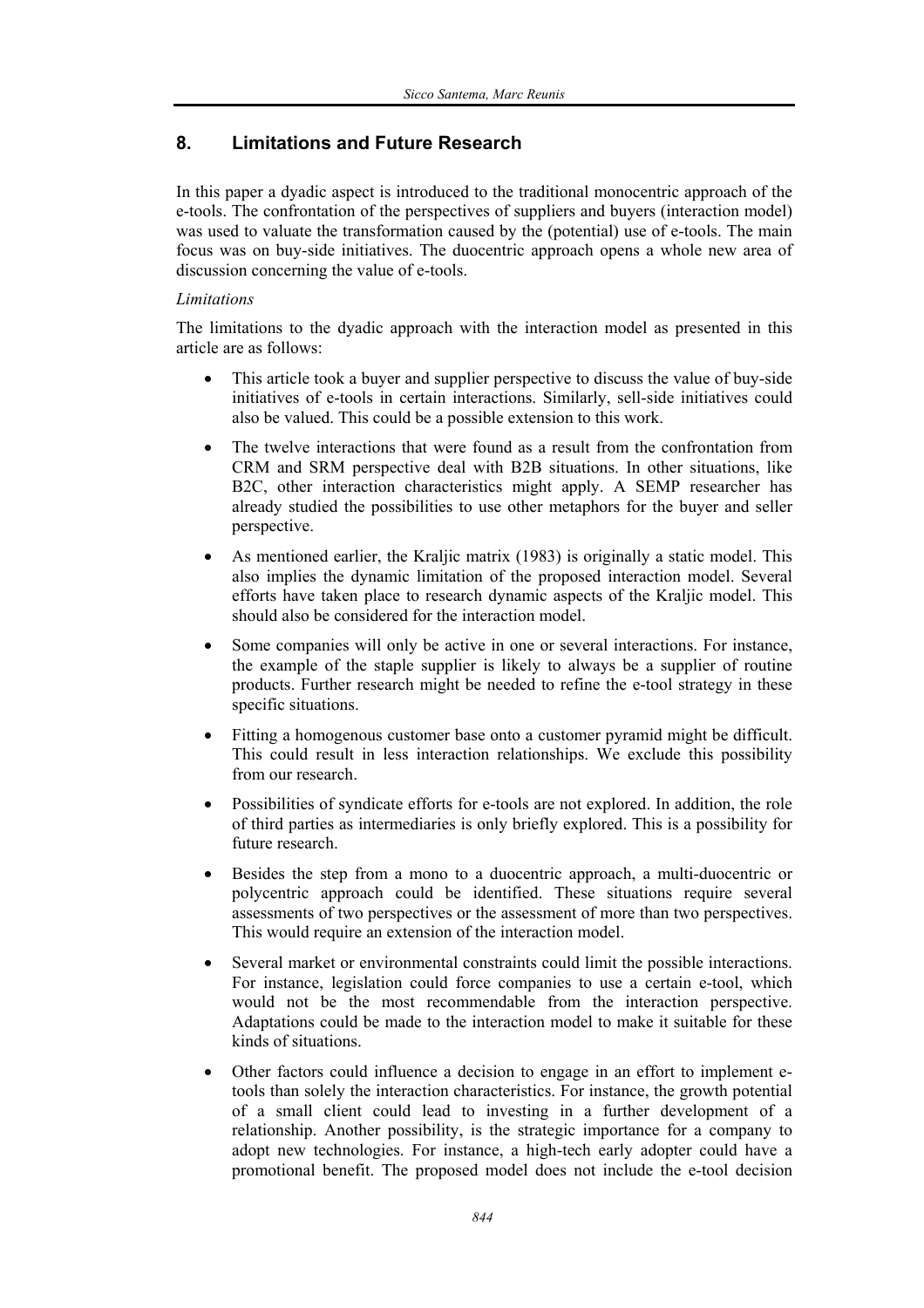making process prior to the transformation. A possible extension could be researched.

### **9. Further Research**

This paper is mainly based on literature and some evidence from practice. The planning is to extensively interview Benelux companies in their reasons for investing in e-tools, both within buying and supplying organisations. Besides the applicability of the e-tools, the transformation process will be studied.

Evidence for the above-mentioned typical SCM-CRM relationships and the usage of etools is anticipated to be found. Several cases have been explored where transformational effects could be identified from a duocentric perspective. In addition, two specific cases have been researched where the possible interaction relationships are limited by legislation or by the product offering of a firm.

With this article we hope to have opened the discussion about the applicability of e-tools in certain interaction relationships from a dyadic supply chain perspective. We welcome other researchers to join into this discussion and build on this proposed conceptual basis or explore related research issues. Overcoming the limitations mentioned above could be a good starting point.

### **References**

- Alsem, K.J., Hoekstra, J. (1998), In Dutch: Een typologie van marketingstrategieën in Nederland. MAB. June 1998, 326 – 336.
- Anderson, J.C., Narus, J.A. (1998), "Business Marketing: Understand what customers value", Harvard Business Review, 76, 53 – 65.
- Araujo, L., Dubois, A., Gadde, L.E. (1999), "Managing Interfaces with Suppliers", Industrial Marketing Management, 28, 497-506
- Ballou, R.H., Glibert, S.M., Mukherjee A. (2000), "New Managerial Challenges from Supply Chain Opportunities", Industrial Marketing Management, 29, 7 – 18.
- Blois, K.J. (1999), "Relationships in business-to-business marketing how is their value assessed?", Marketing Intelligence & Planning, 17 (2), pp. 91 – 99.
- Curry, J., Curry, A. (2000). The customer marketing book. The Free Press/Simon  $\&$ **Schuster**
- Campbell, N.C.G. (1985), "An interaction approach to organizational buying behaviour", Journal of Business Research, 13, 37.
- De Boer, L. Labro, E., Morlacchi, P. (2001), "A review of methods supporting supplier selection", European Journal of Purchasing  $&$  Supply Management, 7; 75 – 89.
- Faris, C.W., Robinson, P.J., Wind, Y. (1967), Industrial Buying and Creative Marketing. Allyn & Bacon, Boston.
- Gelderman, K., Van Weele, A.J. (2002), "Strategic Direction through Purchasing Portfolio Management: A Case Study", The Journal of Supply Chain Management, Spring; 30 – 37.